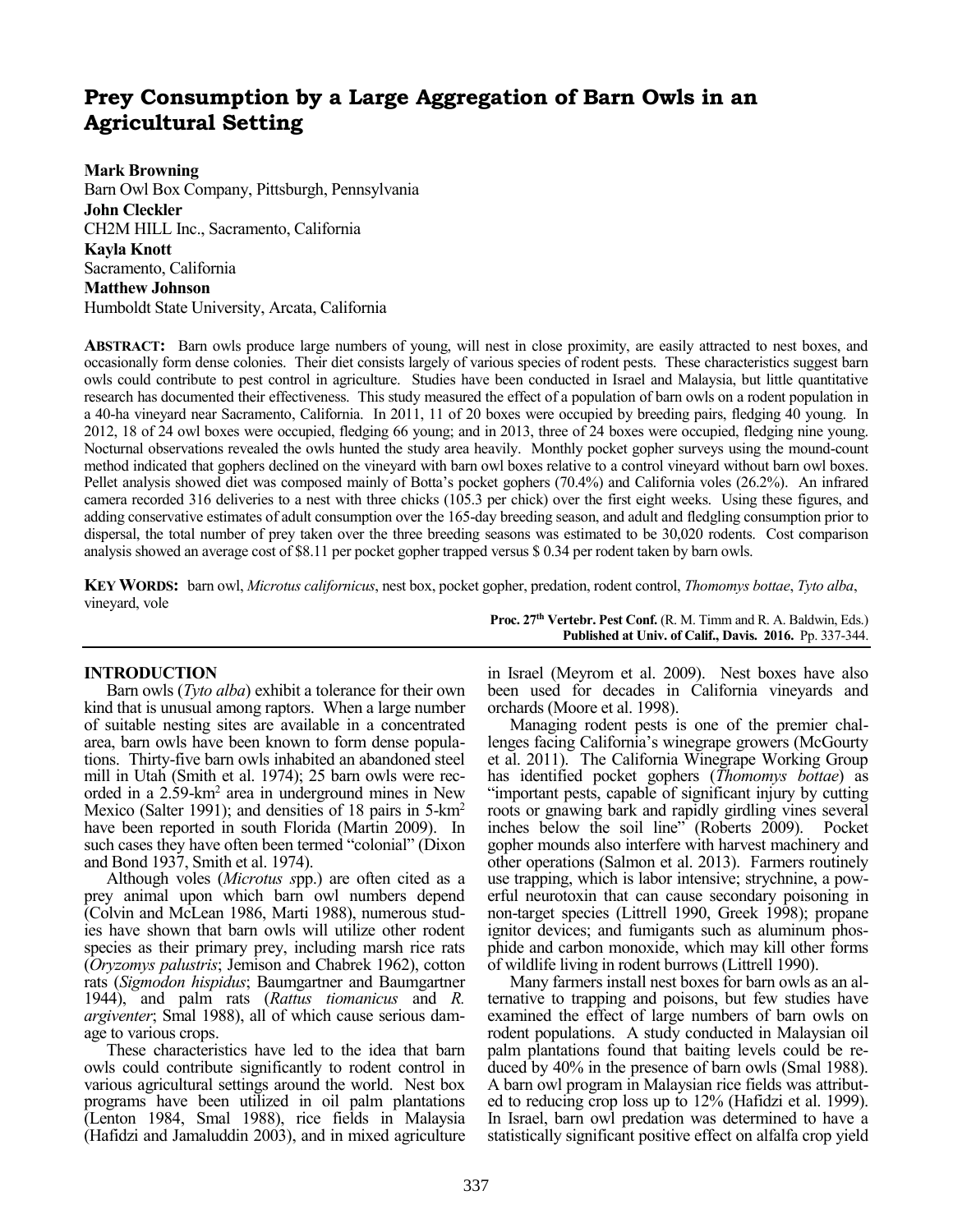(Motro 2011). However, none of these studies measured barn owl and rodent numbers contemporaneously. Martin (2009) increased barn owl populations by installing nest boxes in sugar cane in Florida, conducted barn owl and rodent surveys over a two-year period, and concluded that barn owls did not possess the ability to control resident populations of cotton rat and black rat (*R. rattus*) populations. However, the density of nest boxes in the study was extremely low: approximately one for every 40 ha, far below the recommended density in the Malaysian studies and only 1/25 of the density in our study.

The goals of this study were to determine if a dense population of barn owls could be established on a relatively small winegrape vineyard; measure the effect of a large population of barn owls on a resident rodent population; accurately record the numbers of rodents consumed by chicks during their development; estimate the numbers of rodents consumed by the entire population of owls over three breeding seasons; and compare costs and benefits with other methods. Poisoning and trapping were suspended on the study plot so barn owls would be the primary rodent pest remover.

## **METHODS**

#### **Study Area**

The study area was a 40-ha vineyard of young vines located in the Central Valley of California, 32 km south of Sacramento. The site was chosen due to the high numbers of Botta's pocket gophers, indicated by the presence of many mounds characteristic of this species. The vineyard was bordered on the SE by a large reservoir, on the SW by a levy along the Cosumnes River, on the NE by an apple orchard and wheat field, and on the NW by woodland bisected by a stream.

## **Nest Box Density**

In February 2011, 20 nest boxes were erected approximately 61 m apart along a service road surrounding the vineyard, with their entrances facing the study area. Six nest boxes faced NE; nine nest boxes faced NW, and five nest boxes faced SW. In June 2011, five more boxes were installed along the wooded creek, facing SE, making a total of 25 (i.e. one nest box for every 1.6 ha). Prior to the 2012 breeding season, one of these nest boxes containing a hen and one egg was damaged and rendered unusable. This nest box was not used in estimates of chick production or rodent removal.

These nest boxes were constructed of molded plastic with a white pigment highly reflective of radiant heat, and an inner box of dark plastic with a 2.5-cm gap of circulating air to keep the box close to ambient temperature in full sun (Browning 2008). The interior measured 64 cm deep by 43 cm wide by 43 cm tall. The floor of each box was covered with approximately eight cm of mulch. Each box was erected 2.44 m above the ground on a galvanized iron pole 2.54 cm in diameter.

## **Monitoring of Nest Boxes**

Beginning in February 2011, nest boxes were checked at least once per month to count adults, eggs, and chicks. Nests were considered active when eggs were observed. When inspections coincided with the laying of a clutch, timing of the first egg was assessed by backdating two days for each egg present (Bunn et. al. 1982). When hatchlings were discovered, we backdated two days for each chick present, then factored in the 32-day incubation period. Young were determined to successfully fledge when they had survived long enough to develop pronounced facial disks and fully developed flight feathers, at around nine weeks.

## **Observations of Barn Owl Hunting Activity**

Barn owl hunting activity was monitored through direct observation on a weekly basis during the breeding season in two ways: In the hour after sunset while residual light remained in the sky, a levee along the Cosumnes River provided a view of the entire study area and any barn owls present. Additionally, slow drives after dark by automobile around the perimeter of the vineyard were utilized to monitor barn owl activity on a weekly basis.

## **Determining Prey Ratios through Pellet Analysis**

Over the course of the study, a sample of pellets (201 total) was collected from inside and below the next boxes and later dissected to determine prey ratios. Skulls were used to determine prey numbers consumed. Prey was measured numerically, not by volume. Prey species were determined by comparing skulls to skull samples of all possible rodent species in the area and to skull illustrations (Jameson and Peters 1988).

## **Prey Deliveries Recorded by Camera**

In 2013, an infrared, motion sensor, SSC-113WX6 digital camera (Advance Security, Belleville, IL) was mounted inside one nest box that contained three eggs. These subsequently hatched and all three chicks successfully fledged. The camera captured every prey delivery to the nest box over the first eight weeks of development. The time of every arrival and departure of adult birds was recorded, as well as each delivery of prey.

## **Determining Length of Breeding Season**

Although numerous barn owls were observed roosting and hunting on the study site year-round, we concerned ourselves with prey consumption only during the breeding season, defined as the onset of courtship through dispersal of young. Courtship has been cited to occur from four weeks (Marti 1992) up to eight weeks (Taylor 1994) before egg laying; incubation records range from 29 to 34 days (Bunn et al. 1982, Taylor 1994); fledging has been determined to occur  $62 \pm 4$  days from hatching (Pickwell 1948, Reese 1972, Looman et al. 1996); and the period prior to dispersal from the natal area is variously cited as ranging from two to eight weeks (Seel et al. 1983) or up to seven to eight weeks (Smith et al. 1974). We used conservative figures of 35 days for courtship, 32 days incubation, 63 days of development, and 35 days presence of both adults and young prior to dispersal, comprising an adult breeding season lasting 165 days and a hatching-to-dispersal period for fledglings of 98 days.

## **Determining Numbers of Prey Harvested by Barn Owl Population**

To determine total number of prey harvested per fledgling,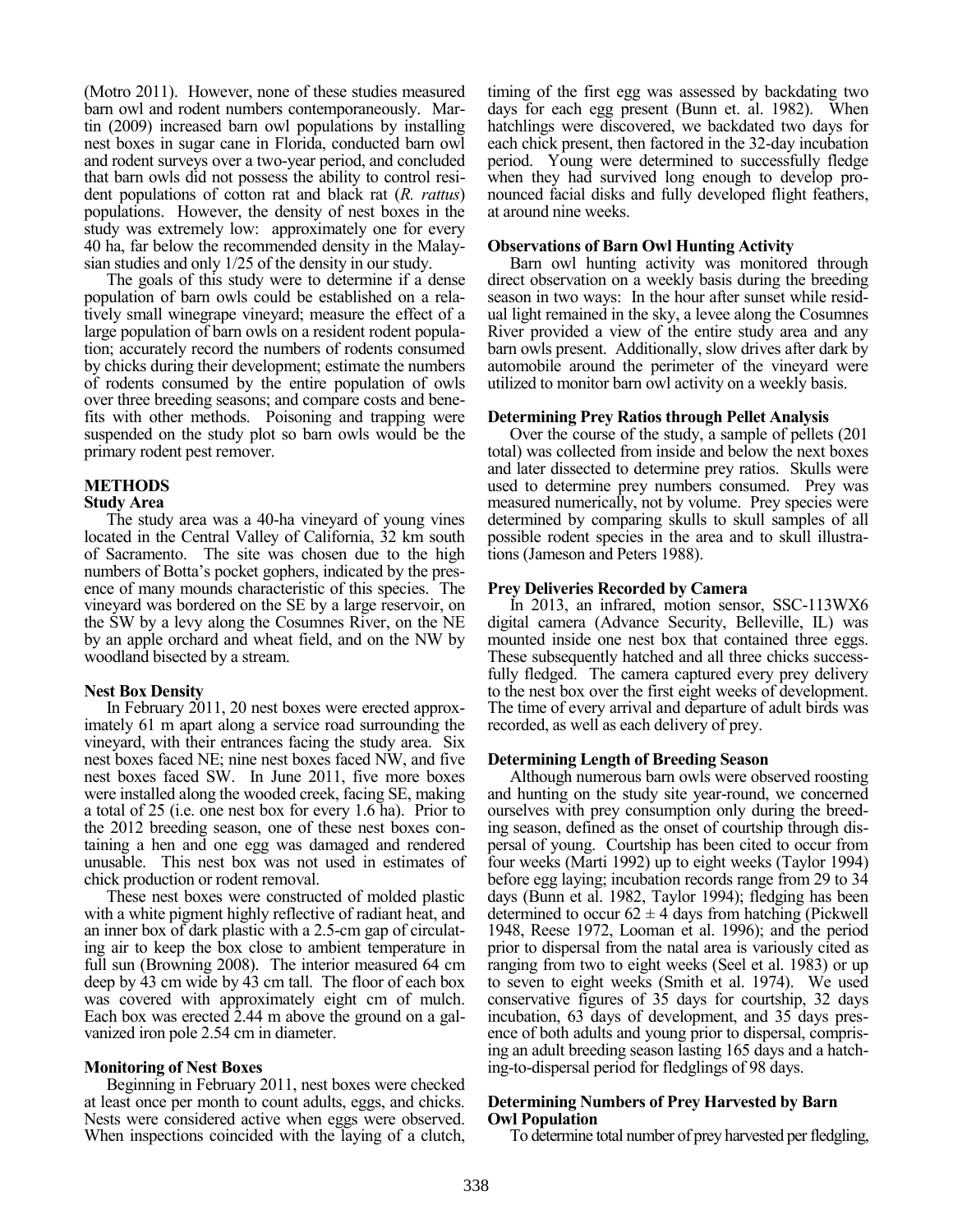we used the number recorded by camera over the eightweek developmental period, added in an estimate of consumption for the ninth week based on the seventh and eighth weeks, and added a conservative estimate of one prey item per night for the 35 days after fledging, prior to dispersal. Although other studies have indicated more than one prey item consumed per night, voles are usually the predominant prey in the research and weigh significantly less than pocket gophers. California voles (*Microtus californicus*) weigh 36 to 55 g (Verts and Carraway 1998), whereas Botta's pocket gophers weigh 89 to 172 g. (Vaughn 1967). Bunn et al. (1982) concluded that daily dietary intake ranged between 100 and 150 g, close to the median weight of adult pocket gophers, and in a California study where pocket gophers predominated, pellet analysis also indicated an average of approximately one pocket gopher per night (Van Vuren et al. 1998). For adults, we likewise estimated one prey item per night over the 165-day breeding season.

## **Pocket Gopher Surveys**

We monitored pocket gopher activity on the vineyard with barn owl boxes (treatment site) and on a control site established in a similar vineyard approximately 6 km to the SW, where no boxes were installed. Like the treatment site, the control area contained plantings of young vines, and was heavily populated with pocket gophers. Pocket gopher activity was measured using the mound count method (Engeman et al. 1993) in which all mounds are flattened and, approximately 48 hours later, all new mounds are tabulated. While this method cannot reveal the absolute number of gophers, it provides a reliable index of relative gopher abundance useful for comparative analyses (Engeman et al. 1993). Mounds were counted within 30 randomly chosen quadrats measuring  $9.14 \times 9.14$  m on each study vineyard. These quadrats were kept a minimum of 30.48 m apart, based on estimated home range size of pocket gophers (R. Baldwin, UC Davis, pers. comm.).

Over the duration of the study, we attempted to complete gopher surveys at two-month intervals. However, various factors caused some surveys to be cancelled: rainfall, which adversely affects short term pocket gopher activity (R. Baldwin, pers. comm.); lack of sufficient field workers; spraying of insecticides or fungicides; and flooding. A total of 16 pocket gopher mound surveys were successfully completed on the treatment site and 11 were completed on the control site.

## **Statistical Analyses**

Barn owl preference for next box orientation was examined with a  $\chi^2$  test of independence. Comparisons of the index of gopher abundance were performed with a repeated measures ANOVA in which each quadrat was a subject, month of survey (using only the 11 monthly surveys completed on both treatment and control sites) was the within subject factor, and control vs. treatment vineyard was the between subject factor. We used correlation tests to examine the correspondence between numbers of barn owls and gopher mounds on the treatment site and to test for a linear trend in total number gopher mounds on the study sites, using all surveys available. Data used in

parametric tests were normally distributed. All analyses were conducted with SPSS (IBM 2015) and an alpha level of 0.05 was set for statistical significance.

## **RESULTS**

## **Barn Owl Population**

In 2011, 11 of 20 nest boxes (55%) were occupied by breeding pairs between mid-February and late March. There was no significant trend in preference for nest box orientation ( $\chi^2$ = 3.48, df = 2, *P* = 0.18). Ten (91%) of the active nests successfully fledged chicks. Egg laying occurred 28 February to 7 April; hatching occurred 25 March to 23 April; fledging occurred 26 May to 24 June. A total of 55 eggs were laid (average clutch size 5.5), resulting in 44 hatchlings (80% hatch rate; average 4.4 per nest); and 40 (93%) hatchlings successfully fledged (average 4.0 fledglings per nest). The egg-laying through fledging cycle took 121 days.

In 2012, 18 out of 24 nest boxes (75%) were occupied by breeding pairs, again in February and March. There was no significant trend in preference for orientation ( $\chi^2$  = 5.51,  $df = 3$ ,  $P = 0.14$ ). Seventeen nests (94%) were successful. Egg laying occurred 28 Feb to 25 April; hatching occurred 20 March to 25 May; fledging occurred 30 May to 29 July. A total of 105 eggs were laid. However, this included a nineteenth clutch of five eggs that was a second effort laid to replace an infertile clutch of six (105/19  $=$  average clutch size 5.5), resulting in 73 hatchings (69.5) % hatch rate; average 4.1 per nest), and 66 fledged young (90% successful fledge rate; average 3.7 per nest). The egg-laying to fledging cycle took 151 days. In 2013, 18 barn owls occasionally roosted in boxes, but only three boxes contained breeding pairs, with three chicks each. Timing was similar to that in 2012.

## **Barn Owl Hunting Behavior**

Nocturnal observations revealed the resident population of owls hunted the vineyard heavily. Observations from the levee in the hour after sunset revealed numerus barn owls entering the study area from nest boxes and nearby groves of trees. Drives via automobile around the vineyard after dark revealed owls perched on nest boxes, trees, vine posts, and flying overhead. The owls mainly employed a strategy thought less common to barn owls: perching and pouncing (Taylor 1994). Perch hunting has also been reported as the main hunting method in oil palm plantations of Malaysia (Lenton 1984).

## **Prey Ratios based on Pellet Analysis**

A sample of pellets collected over the course of the study showed pocket gophers were the dominant prey: 201 pellets yielded 362 skulls, composed of 255 pocket gophers (70.4%), 95 voles (26.2%), six *Peromyscus* spp. (1.7%), and six *Rattus* spp. (1.7%).

## **Numbers of Prey Delivered to Chicks based on Cam**

A total of 316 deliveries (105.3 per chick) were recorded by the nest box camera over the first eight weeks of development. The ninth and final week's consumption before fledging was estimated based on the seventh and eighth weeks (35), resulting in 351 total (117 per chick) (Table 1). Deliveries recorded on the camera were made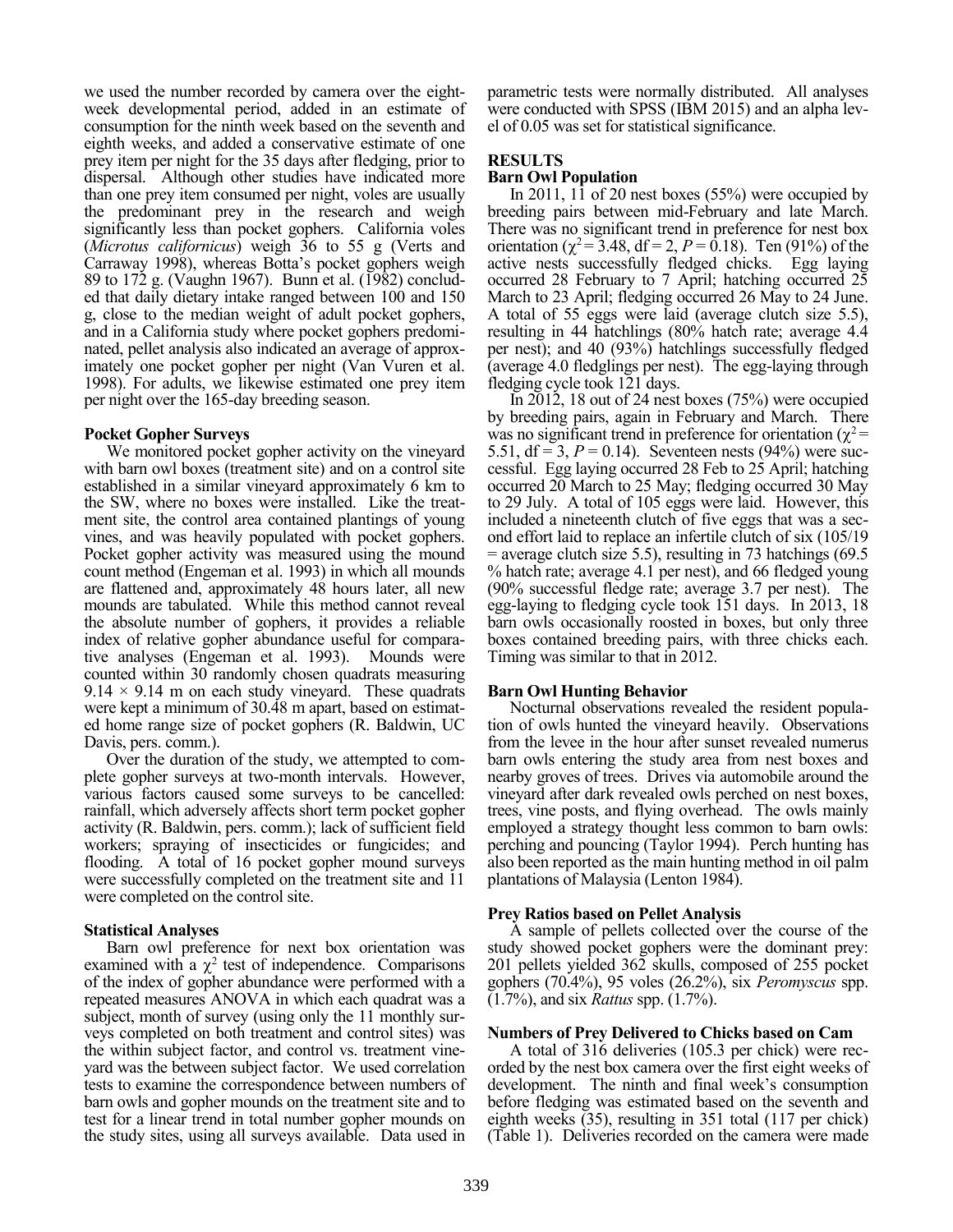so rapidly that only brief glimpses of each prey item were observed, so species identifications was not possible; however, pellet analysis of the population of owls provided an estimate of the overall ratios of prey.

Predictably, deliveries in the first week started low at 22 (1.05 per night per chick), but climbed quickly to more than double at 52 (2.48 per night per chick) in weeks four and five. Deliveries tapered off dramatically to a mean of 35.5 in each of weeks six through nine, a decline of 30.7% from the fourth and fifth weeks. This decline in deliveries has been viewed as an adaption to bring the now overweight young down to active adult weight in preparation for fledging (Langford and Taylor 1992, Durant and Handrich 1998).

## **Timing of Prey Deliveries**

Delivery of prey items occurred between 20:34 and 05:25 Pacific Daylight Time. Almost all first deliveries occurred at least one hour past sunset when the sky was dark. The highest number of deliveries occurred earlier in the evening and declined steadily through the rest of the night (Table 2).

## **Numbers of Prey Harvested by Barn Owl Population**

Using 351 prey deliveries to chicks prior to fledging, and adding one prey item per night per chick in the 35 days before dispersing  $(351 + 105 = 456/3)$  resulted in 152 prey items consumed per fledgling. Using the same estimate of one prey item per night consumed by adults over the 165-day breeding season resulted in the total consumption shown (Table 3). Total number of prey items taken over the course of the three breeding seasons was 30,020. Based on prey ratios indicated by pellet analysis, this amounted to 21,134 pocket gophers, 7,865 voles, 510 *Peromyscus* spp., and 510 *Rattus* spp.

## **Pocket Gopher Activity: Study and Control Sites**

There were statistically significant effects of treatment (treatment site vs. control site) and month on the number of gopher mounds counted in our surveys (Table 4). The number of gopher mounds varied temporally; 11 surveys over 24 months were completed in the same months on both sites and used in statistical analyses (July 2011 through June 2013), and unsurprisingly there tended to be more gopher mounds in the summer than winter months  $(F_{10, 580} = 11.98, P \le 0.001,$  Figure 1). This temporal variation differed significantly between the study sites; there was a strong reduction in the number of gopher mounds on the vineyard with barn owl boxes compared to the control site  $(F_{10, 580} = 10.86, P < 0.001,$  Figure 1). The number of gopher mounds was most strongly reduced beginning in summer 2012, when their numbers increased on the control vineyard following the winter low, but remained low on the treatment site with barn owl boxes. This pattern continued in 2013. The correlation between owl numbers and total gopher mounds counted on the treatment site was negative, but not statistically significant (Pearson's  $r = -0.063$ ,  $P = 0.82$ ). Over all months of the study, there was a statistically significant decline in the number of gopher mounds counted on the treatment site (Pearson's  $r = -0.61$ ,  $P = 0.013$ ), whereas there was no significant trend on the control site (Pearson's  $r =$ 0.355,  $P = 0.29$ , Figure 1).

**Table 1. Weekly consumption of prey by three barn owl chicks in a barn owl box placed on a winegrape vineyard near Sacramento, California, 2013.** 

| <b>Weeks</b>      |          |     |                                |            |             |                               |         |                   |              | `otal    |
|-------------------|----------|-----|--------------------------------|------------|-------------|-------------------------------|---------|-------------------|--------------|----------|
| <b>Deliveries</b> | nn<br>__ | 38  | $\overline{\phantom{0}}$<br>4Ł | --<br>JΔ   | $\sim$<br>ັ | 36                            | 36      | $\sim$<br>--<br>w | $\sim$<br>ູບ | 351<br>ື |
| Average Per Chick | .05      | .81 | <b>.</b><br><u>.</u>           | ΔЯ<br>2.70 | 2.48        | $\overline{\phantom{0}}$<br>. | 74<br>. | .67               | .67          | .86،     |

\*estimated based on previous weeks

**Table 2. Number and timing of prey deliveries by the hour to three barn owl chicks in a barn owl box placed on a winegrape vineyard near Sacramento, California, 2013.** 

| Hour              | 2000<br>2100 | 2100<br>2200 | 2200<br>2300 | 2300<br>2400 | 0000<br>0100 | 0100<br>0200 | 0200<br>0300 | 0300<br>0400 | 0400<br>0500 | 0500<br>0600 |
|-------------------|--------------|--------------|--------------|--------------|--------------|--------------|--------------|--------------|--------------|--------------|
| <b>Deliveries</b> |              | 89           | 53           | $\sim$<br>ັ  | 35           | 33           | ~-<br>∸      |              | 14           |              |
| %                 | 3.5%         | 28.2%        | 16.8%        | 9.8%         | 1.1%<br>44   | 10.4%        | 8.5%         | 5.4%         | 4.4%         | .9%          |

**Table 3. Estimated numbers of rodents harvested by barn owls 2011-2013.**

| Year         | # of<br><b>Adults</b> | # Prey Per<br><b>Adult</b> | <b>Prey Taken</b><br>by Adults | $#$ of<br><b>Fledglings</b> | # Prey Per<br><b>Fledgling</b> | Prey Taken by<br><b>Fledglings</b> | <b>Total Prey</b><br><b>Taken</b> |
|--------------|-----------------------|----------------------------|--------------------------------|-----------------------------|--------------------------------|------------------------------------|-----------------------------------|
| 2011         | 22                    | 165                        | 3.630                          | 40                          | 152                            | 6.080                              | 9.710                             |
| 2012         | 36                    | 165                        | 5.940                          | 66                          | 152                            | 10.032                             | 1.5972                            |
| 2013         | 18                    | 165                        | 2.970                          |                             | 152                            | 1.368                              | 4.338                             |
| <b>Total</b> | 76                    |                            | 12.540                         | 115                         | $\sim$                         | 17,480                             | 30,020                            |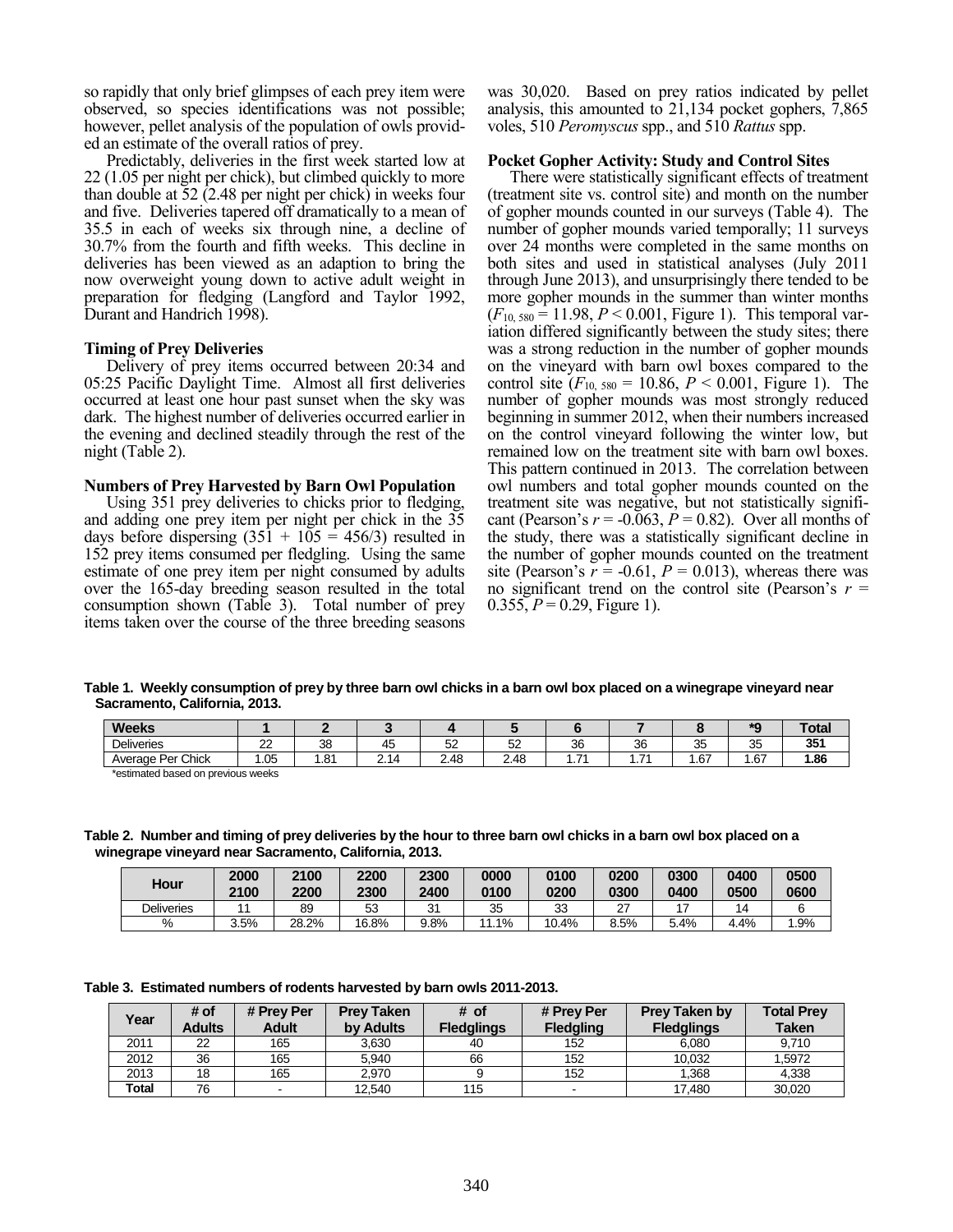**Table 4. Repeated measures ANOVA results for analysis of the number of gopher mounds between two study sites (control vs. treatment with barn owl boxes; between factor) over 11 survey periods (within subject factor) from July 2011 to June 2013 near Sacramento, California. In each survey period, 30 quadrats (subjects) at each study site were surveyed for mounds.** 

| <b>Source</b>             |     | <b>Sum of Squares</b> | <b>Mean Square</b> | F-ratio | P Value  |
|---------------------------|-----|-----------------------|--------------------|---------|----------|
| Survev date               | 10  | 1526.06               | 152.61             | 11.98   | <0.0001  |
| Survey date $\times$ Site | 10  | 1383.75               | 138.38             | 10.86   | < 0.0001 |
| Error                     | 580 | 7388.01               | 12.74              |         |          |



**Figure 1. Mean (± 1 SE) number of gopher mounds per 83.5 m<sup>2</sup> quadrat (***n* **= 30 per survey per study site; an index of gopher abundance) in vineyards with (treatment) and without (control) occupied barn owl boxes, July 2011 through June 2013, near Sacramento, California, USA. The dotted line shows the negative temporal trend in gopher mounds on the treatment site.** 

#### **Costs Comparison**

The cost of establishing and maintaining the barn owl colony was \$6,025 for 25 nest boxes (\$169 for each box, \$69 for each pole, and \$3 for mulch bedding). Labor was approximately two hours per nest box for installation, plus approximately half an hour per nest box per year for cleaning, for a total of \$1,261, (3.5 hours per box over three years at \$14.42 per hour), bringing the total cost for barn owl boxes to \$7,286. Over the three-year study period, we estimated that 30,020 rodents were removed by barn owls on the treatment site. Pellet analysis ratios suggest 70.4% were pocket gophers, yielding 21,134 removed gophers, for a cost of \$0.34 per pocket gopher. Since subsequent years will take no more than minimal maintenance of the boxes, the cost per rodent removed will decrease with time.

Analyses suggest that two common conventional gopher removal methods are more expensive than using barn owl boxes. For spring traps, Vino Farms indicated that they employ two workers that work nine months of the year (37 weeks), five days per week, with annual salaries of \$30,000 (\$14.42 per hour) paid exclusively to set traps, taking approximately 30 gophers per day. Thus, 5,550 gophers  $(30 \times 37 \times 5)$  are removed at a labor cost of \$45,000 (9/12 months  $\times$  \$30,000  $\times$  2), resulting in a cost of \$8.11 per gopher trapped. Likewise, strychnine application is also comparatively expensive. Using a burrow building machine on a 40-ha plot is estimated to take \$288.40 in labor (20 hours at \$14.42 per hour), and with five pounds of poison per hectare (\$5 per pound) the pesticide cost is \$1,000. Running the tractor adds approximately \$400, so the total for one application on a 40-ha plot equals \$1,400. When applied only once per year, over a 10-year period the total equals approximately \$14,000. This is over twice the amount required to establish an intensive barn owl program on the same acreage. Costs per gopher removed using strychnine are unknown, due to the fact that most pocket gophers killed with this method die below ground.

## **DISCUSSION**

## **Barn Owl Population**

The installation of 25 nest boxes resulted in rapid occupation by a large population of barn owls on a relatively small vineyard. With 62 barn owls established on the 40-ha (100-acre) vineyard in 2011, and 102 in 2012, this study demonstrated that dense populations of barn owls can be attracted rapidly to an area with suitable nesting sites and abundant prey. The estimated harvest of 9,710 rodents in 2011, 15,972 in 2012, and 4,338 in 2013 (Table 3) affected the local gopher population. This removal of gophers began in January when barn owl courtship began and the adults were taking approximately one rodent per night; climbed rapidly with the hatching of chicks; and peaked when the chicks were consuming 2.48 prey items per night in their fourth and fifth weeks of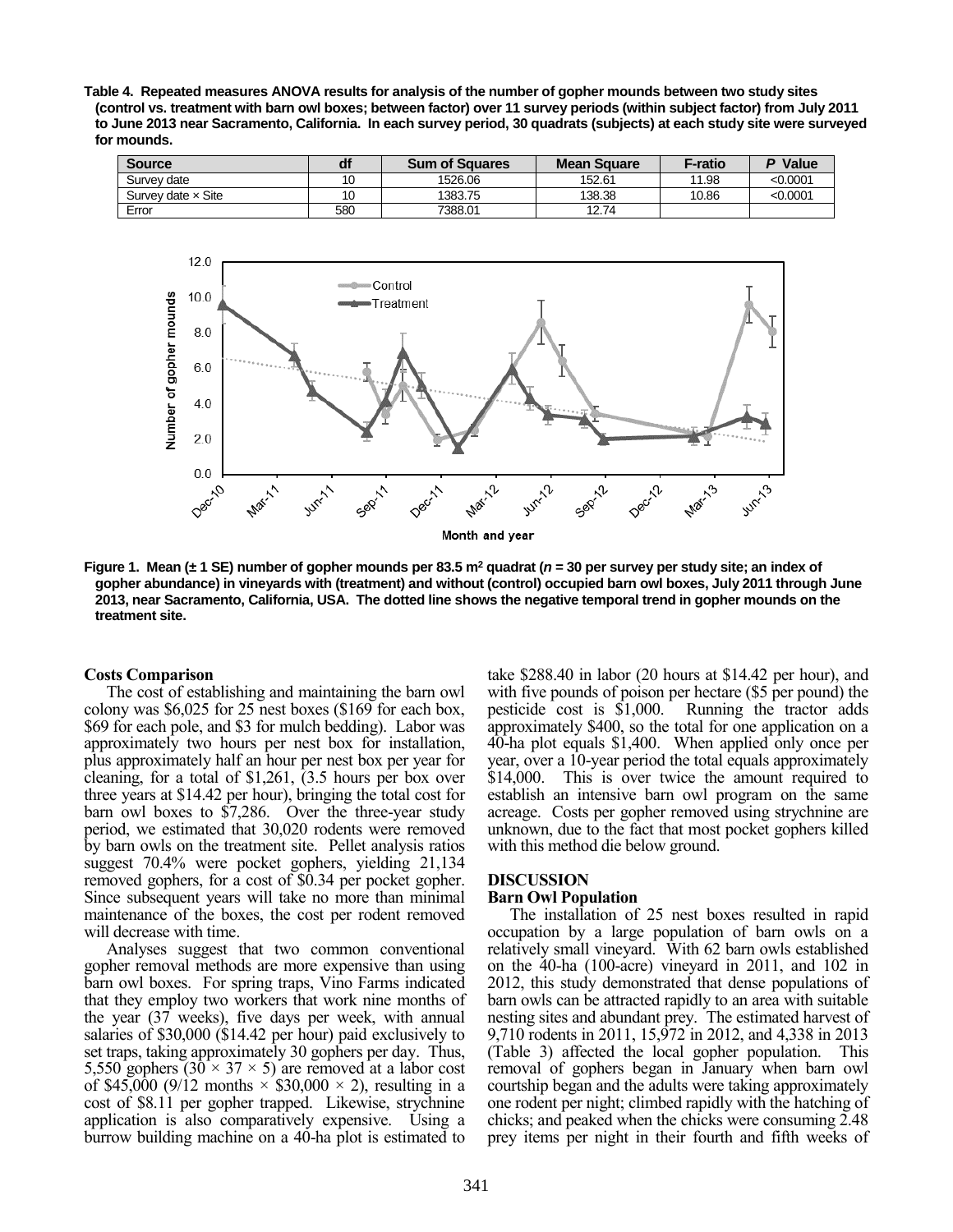development (Table 1), amounting to the estimated harvest of nearly 200 prey items per night during these two weeks of peak consumption in 2012. Importantly, hunting pressure lasted January through August, nearly eight months. Notably, 2013 showed a marked decline in breeding pairs of barn owls, down from 18 in 2012 to three in 2013. Although numerous barn owls were observed roosting and hunting on and near the study site in 2013, most owls declined to breed. Rapid changes in barn owl breeding populations in response to changes in food supply have been noted in various studies (Schönfeld and Girbig 1975, Kaus 1977, Taylor et al. 1988). Although it is possible that the lower numbers of pocket gophers attracted fewer breeding owls, the degree of the owl decline might also be attributed in part to the extended drought which began in 2012 and continued through 2013 and beyond. The Audubon California Bird Conservation Program (Kuhne 2014) reported severe declines in nesting of many raptors, including barn owls, and attributed this to similar declines in insects and rodents. Nonetheless, continuing low pocket gopher activity on the study site in contrast to rising numbers on the control site suggested that the two years of heavy predation on the study site exerted a sustained effect on pocket gopher activity.

## **The Effect of the Barn Owl Population on the Pocket Gopher Population**

Our results showed a strong negative effect of barn owl boxes on pocket gopher mound counts (Figure 1). Pocket gopher mound counts rose each year in late spring (e.g., May), but this increase, which coincides with hatchling and nestling periods for barn owls, was far less pronounced on the vineyard with barn owl boxes than on the control vineyard in both 2012 and 2013. This pattern suggests that the greatest level of impact on the rodents occurred when chick dietary demands were at their peak. At the end of our study (June 2013), mound counts were holding relatively steady on the site with barn owl boxes, at fewer than four mounds per quadrant, a figure more than 70% lower than on the control site.

## **Caveats in Estimate of Numbers of Prey Harvested**

Several caveats should be noted in assessing our estimates of the numbers of prey consumed. First, our nestling consumption figures represent the deliveries to only one nest, with three chicks, over 56 days. Although estimates of prey consumption exist, including based on captive bird consumption (Durant and Handrich 1998) and pellet analysis (Van Vuren et al. 1998), our data provide the first count of deliveries to developing barn owls in the wild. One study of European barn owls used infra-red sensors to record visits to barn owl nests; however the equipment utilized could not distinguish between visits with or without prey (Langford and Taylor 1992). Overall, there were no indications that the delivery of prey to the chicks was atypical. The bell curve of deliveries reported in other studies (Langford and Taylor 1992, Durant and Handrich 1998) was similar in our nestlings, no birds died, and each of the three fledged at around the 63 day period, suggesting a characteristic flow of prey (Pickwell 1948, Ricklefs

1968). However, it is important to note that our data more accurately apply to deliveries made in environments with similar prey abundance and make-up (i.e. a predominance of pocket gophers, with a secondary population of voles). If voles, which are smaller, were the primary prey, we suggest the numbers of prey taken would be greater. Future research should increase the sample of camera-monitored nests to confirm or refute if our estimates are representative.

Second, presence of adults at the study site was observed year-round, but estimates of their consumption of prey outside the breeding season were not included in our calculations. Pairing may have occurred much earlier than assigned since barn owls have been observed roosting at the breeding site as early as 60 or more days prior to egg laying (Marti 1992). Consumption by both adults and fledged young may be higher than the one daily prey item assigned, especially since the fledglings were consuming 1.67 rodents (approximately 1.18 pocket gophers and 0.44 voles based on pellet analysis) per night on average in their eighth week. Chicks that died in the nest prior to fledging (four in 2011 and seven in 2012) still consumed unknown numbers of prey before succumbing and were not included in our figures. Also, possible mortality of young after fledging, in the estimated 35 days prior to dispersal, was not taken into account. However, overall, by using conservative figures to determine length of breeding season and the number of prey taken daily by adults and fledglings, we believe our estimated number of prey taken remains a conservative estimate.

Third, we are assuming the captured rodents were removed from the study area (winegrape vineyard), which is supported by both our direct observations of owls hunting over the study site and the reduction in gopher mounds during the course of the study. However, future work should establish to what degree barn owls nesting in boxes erected on vineyards hunt and take prey from vineyards versus surrounding habitats.

## **Barn Owls as a Non-toxic Alternative for Rodent Control**

Our analyses suggest the use of barn owl boxes can be an economically effective non-toxic way to control gophers in our study system. Costs per gopher removed were far less for barn owl boxes (\$0.34 per gopher) than for spring traps (\$8.11 per gopher). Removal costs per gopher for strychnine are currently unknown, but could be higher over time because it requires annual reapplication of the poison, whereas barn owl boxes require an initial investment but very little maintenance costs. We did not compare the costs of anticoagulant rodenticides (ARs) because they were not used in our system, but they are sometimes used in winegrape vineyards.

Common methods of rodent control on farms include anticoagulant rodenticides, strychnine, and fumigants, all of which have been shown to affect non-target wildlife. Anticoagulant rodenticides such as chlorophacinone and diphacinone, used to control pocket gophers, could pose a risk to nontarget species, although this risk is not well defined.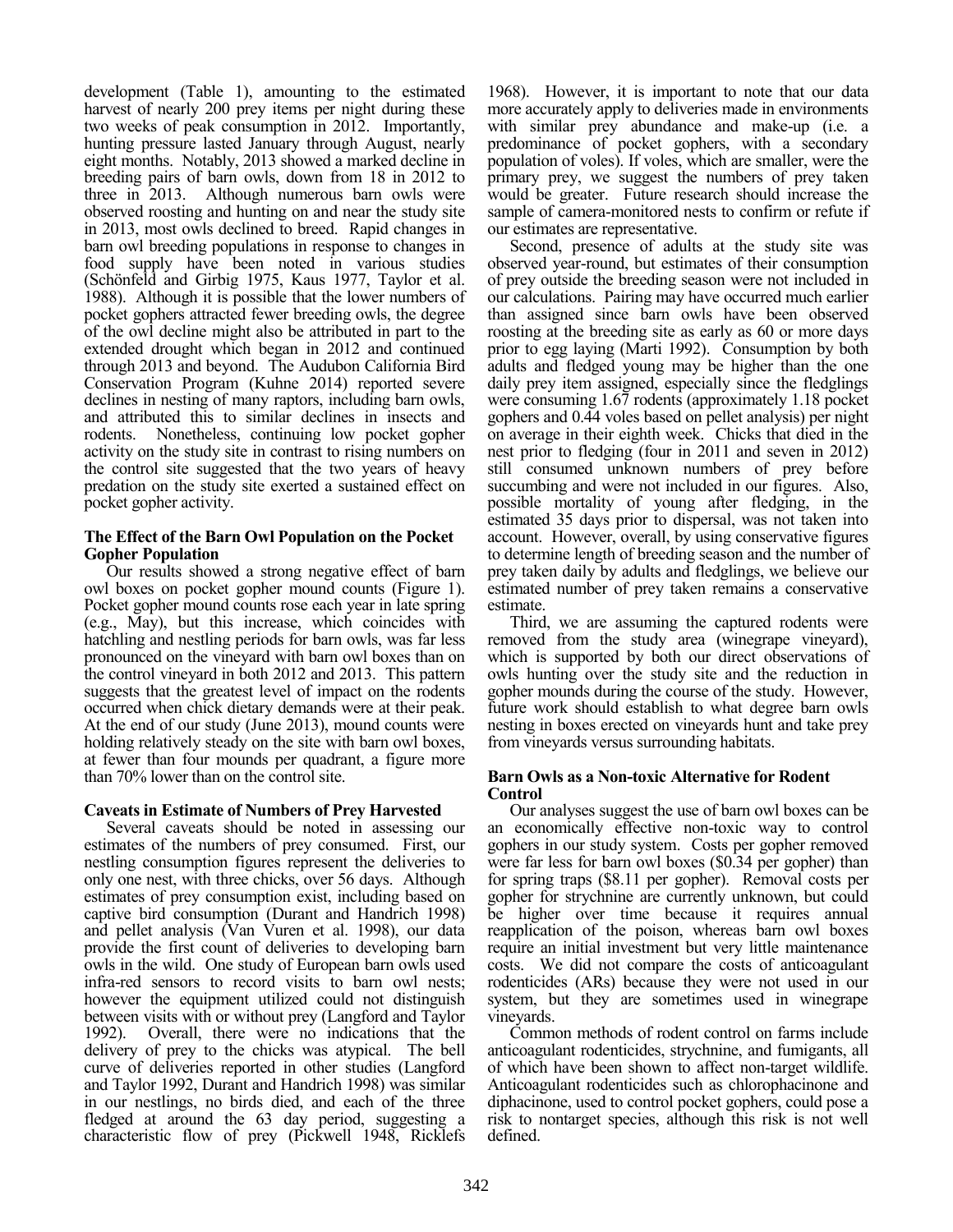Although studies have shown that strychnine, when used properly, does not pose much risk to non-target wildlife (Hegdal and Gatz 1976, Arjo et al. 2006), the strychnine-related deaths of non-target predators of various species suggest that strychnine, as with many other poisons, still finds its way into the food chain (Proulx 2010).

Fumigants, such as aluminum phosphide, usually kill any inhabitants of the burrows in which they are used (Fagerstone 1997). Vaughn (1961) found 22 species of vertebrates inhabiting pocket gopher burrows in Colorado. In California, this includes such protected species as the tiger salamander (*Amystoma tigrinum*), San Francisco garter snake (*Thamnophis sirtalis tetrataenia*), and Alameda whip snake (*Masticophis lateralis euryxanthus*), as well as a host of other vertebrates and invertebrates.

Although the overall effect on non-target species is unknown, the successful harvest of a high number of rodent pests by the population of barn owls in this study suggest that the use of barn owls in adequate numbers can reduce or eliminate such risks to non-target species.

## **CONCLUSION**

Barn owls' ability to be attracted in high numbers to an agricultural setting, their production of many young, and their adaptation to various species of prey lend this raptor to use in pest management programs. This study showed that a large population of barn owls can be established quickly in an area with ample number of prey. The estimated number of rodents harvested over the three breeding seasons (30,020) revealed the high level of predation that a dense barn owl colony can exact on a resident rodent population. Our study suggests that a high population of barn owls can be attracted to a site with ample prey, and it may be able to suppress the local gopher population. Once rodent numbers have declined, a lower population of barn owls may able to maintain a gopher population at lower sustained numbers.

Our figures of 165 rodents taken by each adult and 152 rodents taken by each fledgling during a breeding cycle provide farmers with useful numbers to gauge the numbers of prey taken by barn owl populations and the economic value of nest box programs in comparison to other methods. The cost comparison of \$8.11 per gopher taken through trapping versus \$0.34 per gopher taken by barn owls demonstrates high cost-effectiveness in utilizing barn owls for removal of rodent pests. Such programs have wide applicability, because the barn owl habit of preying on the most prevalent rodent species in any given environment allows them to be used in a wide variety of crops. This approach carries the added benefit of reducing if not eliminating other methods commonly used to control pocket gophers, such as anticoagulants, strychnine, and fumigants, all of which can affect nontarget species.

## **ACKNOWLEDGEMENTS**

Thanks to numerous students from the University of California, Davis, and Cosumnes River College who conducted field surveys, Vino Farms who agreed to have the study conducted on their property, Pacific Gas and Electric for their donation of nest boxes and poles, the Lodi Winegrape Commission for their grant to purchase two camera systems, Roger Baldwin from the University of California for advice on rodent census design, and Chris Storm of Vino Farms for organizational and advisory support.

## **LITERATURE CITED**

- Arjo, W. M., K. K. Wagner, D. L. Nolte, R. S. Stahl, and J. J. Johnston. 2006. Potential non-target risks from strychninecontaining rodent carcasses. Crop Protect. 25:182-187.
- Baumgartner, A. M., and F. M. Baumgartner. 1944. Hawks and owls in Oklahoma 1939-1942: food habits and population changes. Wilson Bull. 56:209-215.
- Browning, M. 2008. The barn owl box pole model. Website. Barn Owl Box Company, Pittsburgh, PA. http://www .barnowlbox.com.
- Bunn, D. S., A. B. Warburton, and R. D. S. Wilson. 1982. The Barn Owl. Buteo Books, Vermilion, SD. 264 pp.
- Colvin, B. A., and E. B. McLean. 1986. Food habits and prey specificity of the common barn owl in Ohio. Ohio J. Sci. 86:76-80.
- Dixon, J. F., and R. M. Bond. 1937. Raptorial birds in the cliff areas of Lava Beds National Monument, California. Condor 39:97-102.
- Durant, J. M., and Y. Handrich. 1998. Growth and food requirement flexibility in captive chicks of the European barn owl (*Tyto alba*). J. Zoology Lond. 245:137-145.
- Engeman, R. M., D. L. Campbell, and J. Evans. 1993. Comparison of two activity measures for northern pocket gophers. Wildl. Soc. Bull. 21:70-73.
- Fagerstone, K. A. 1997. Overview of controls: why they work and how they function: toxicants. Pp. 17-24 *in*: D. L. Nolte and K. K. Wagner (Eds.), Wildlife Damage Management for Natural Resource Managers, Oct. 1-2, 1996, Olympia, WA. Western Forestry and Conservation Association, Portland, OR.
- Greek, R. 1998. Controlling pocket gophers for the home gardener. Dept. of Agriculture/Weights and Measures, San Luis Obispo County, San Luis Obispo, CA. 4 pp.
- Hafidzi, M. N., and M. L. Jamaluddin. 2003. Ranging behavior of *Tyto alba* in rice fields from radio telemetry studies. J. Malaysian Appl. Biol. 32(1):47-51.
- Hafidzi, M. N., A. Zulkifli, and A. A. Kamarudin. 1999. Barn owls as a biological control agent of rats in paddy fields. Biological control in the tropics: towards efficient biodiversity and bioresource management for effective biological control. Pp. 85-88 *in*: Proc., Symposium on Biological Control in the Tropics. MARDI Training Centre, Serdang, Malaysia.
- Hegdal, P. L., and A. Gatz. 1976. Hazards to wildlife associated with underground strychnine baiting for pocket gophers. Proc. Vertebr. Pest Conf. 7:258-266.
- IBM. 2015. IBM SPSS Statistics for Windows, v23.0. IBM Corp., Armonk, NY.
- Jameson, E. W., and H. J. Peeters. 1988. California Mammals. Univ. of California Press, Berkeley, CA. 403 pp.
- Jemison, E. S., and R. H. Chabrek. 1962. Winter barn owl foods in a Louisiana coastal marsh. Wilson Bull. 74:95-96.
- Kaus, D. 1977. Zur populationsdynamik, okologie, und Brutbiologie der Schleiereule in Franken. Anzeiger der Ornitholologischen Gellsellschaft in Bayern 16:18-44.
- Kuhne, M. 2014. California drought 'emaciates' hawks and owls, forces a lost generation. Website. Accuweather Inc.